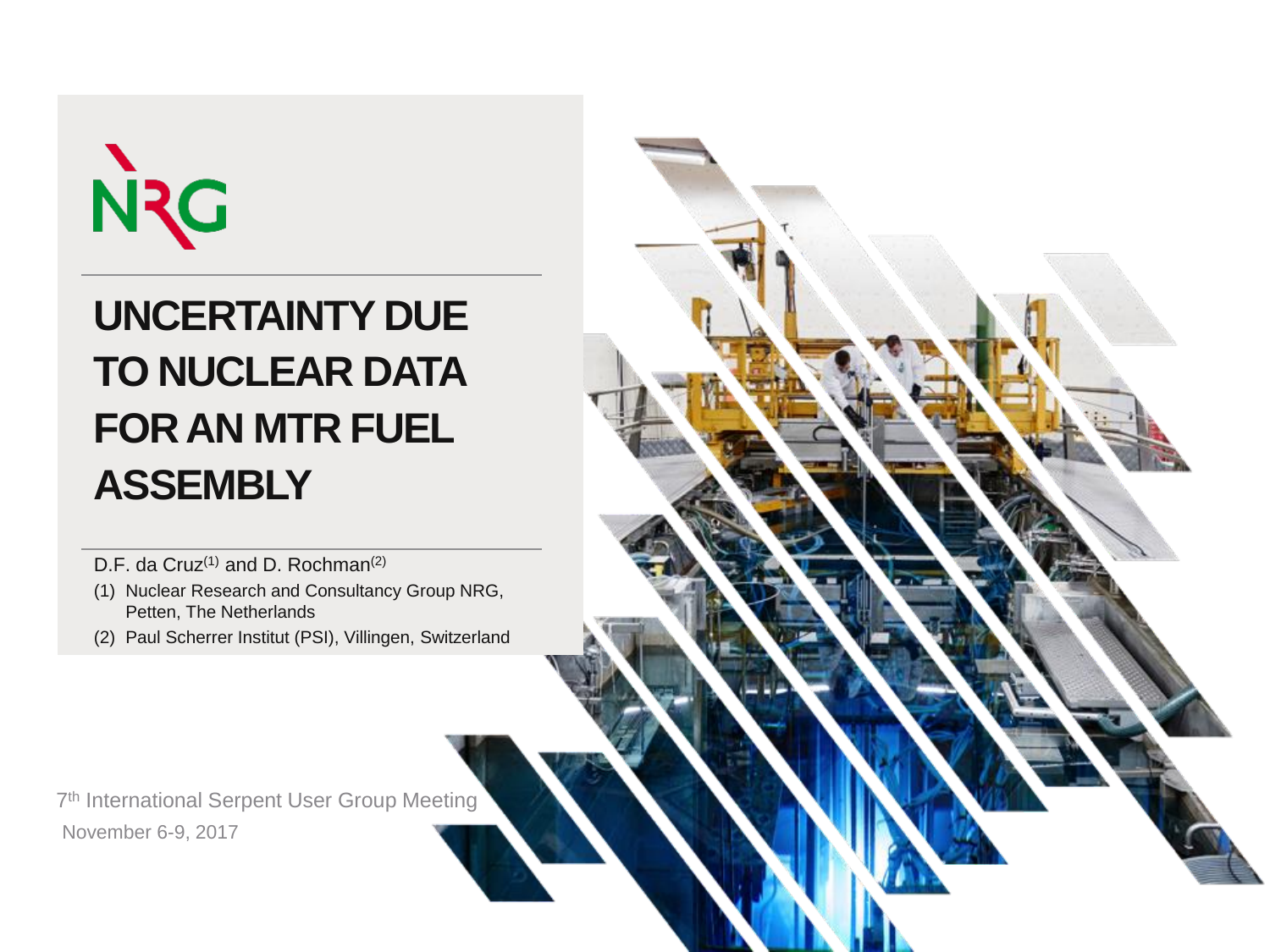

#### **CONTENTS**

- Introduction
- Methodology and code system
- Total Monte-Carlo method
- Uncertainty in reactivity
- Effect of nuclear data library
- Conclusions and prospects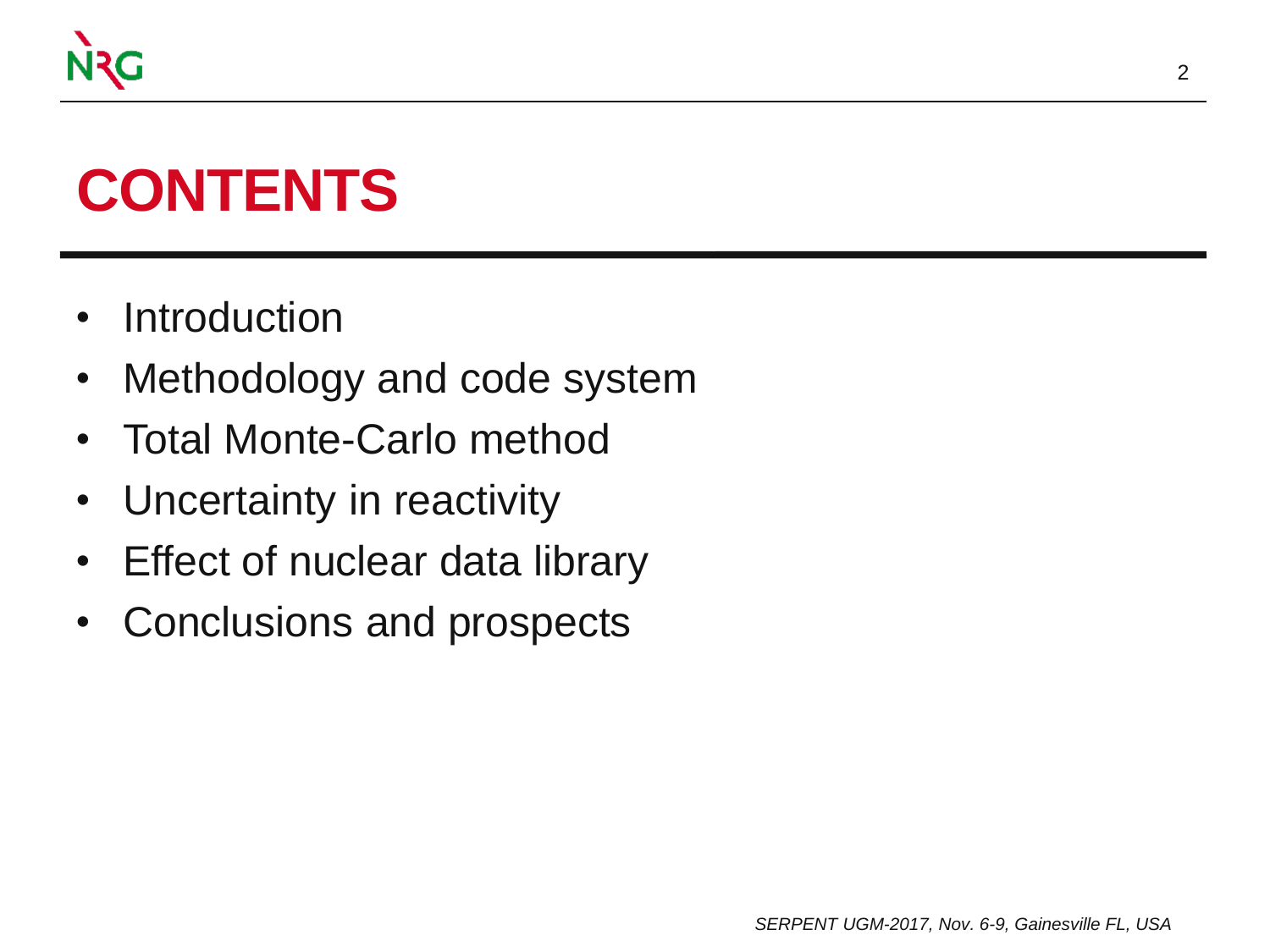

#### **INTRODUCTION**

- The HFR reactor is one of the main suppliers of Mo-99 and other medical isotopes
- We continuously strive to improve our services, which entails in having reliable/predictable irradiation conditions and to maximize the uptime, by increasing the cycle length or number of cycles per year
- Reducing the current safety margins is therefore an important issue, while still guaranteeing safety for the diverse postulated accident
- To justify increase in cycle length uncertainties on reactivity are required to allow the decrease of the design margins in a controlled manner
- Our work focuses on the uncertainty quantification with the application of the Total Monte-Carlo method, considering as source the uncertainties in nuclear data

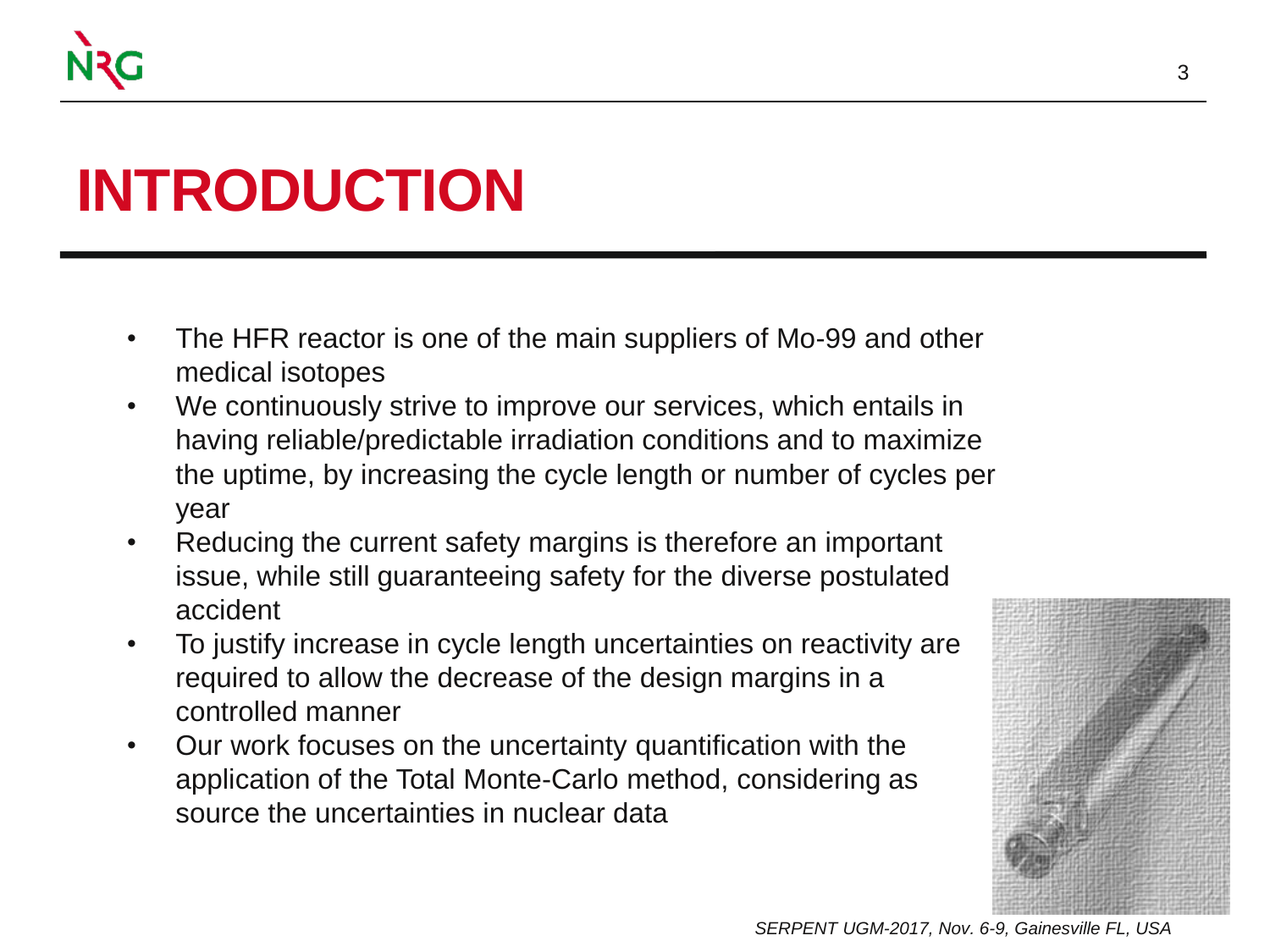#### **HFR FUEL ASSEMBLY**



#### **Parameter**

| Fuel type          | LEU / $U_3Si_2$ -Al          |
|--------------------|------------------------------|
| Fuel meat density  | 4.8 $g/cm3$                  |
| $^{235}$ U content | 550 g                        |
| Nr. of fuel plates | 20                           |
| Cladding thickness | $0.38$ mm                    |
| Cd wires           | $40x$ $\varnothing = 0.5$ mm |
| Rating             | 1.25MW                       |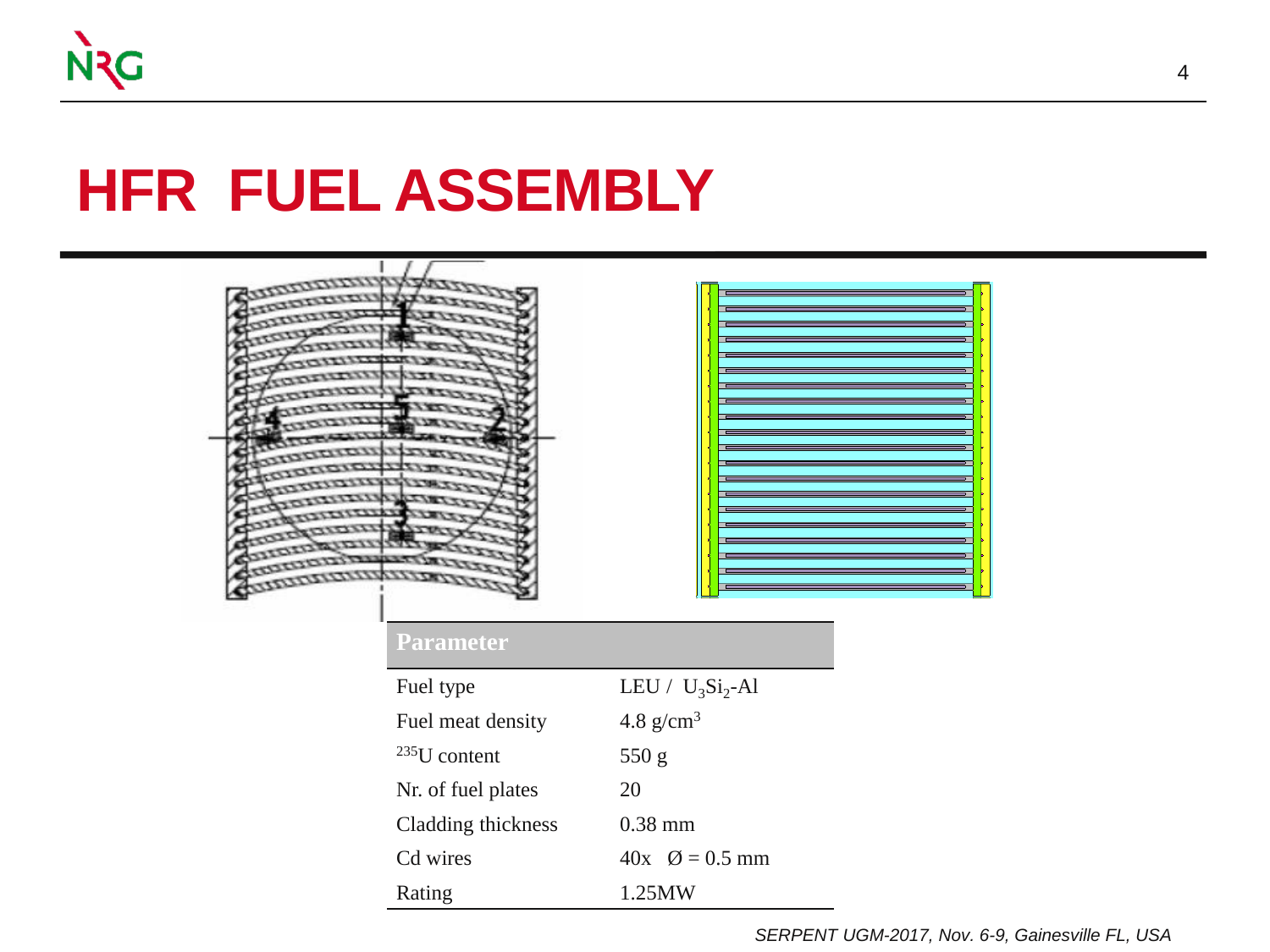

#### **HFR CORE DESIGN SOFTWARE**

• The following codes are used for core design/analysis:

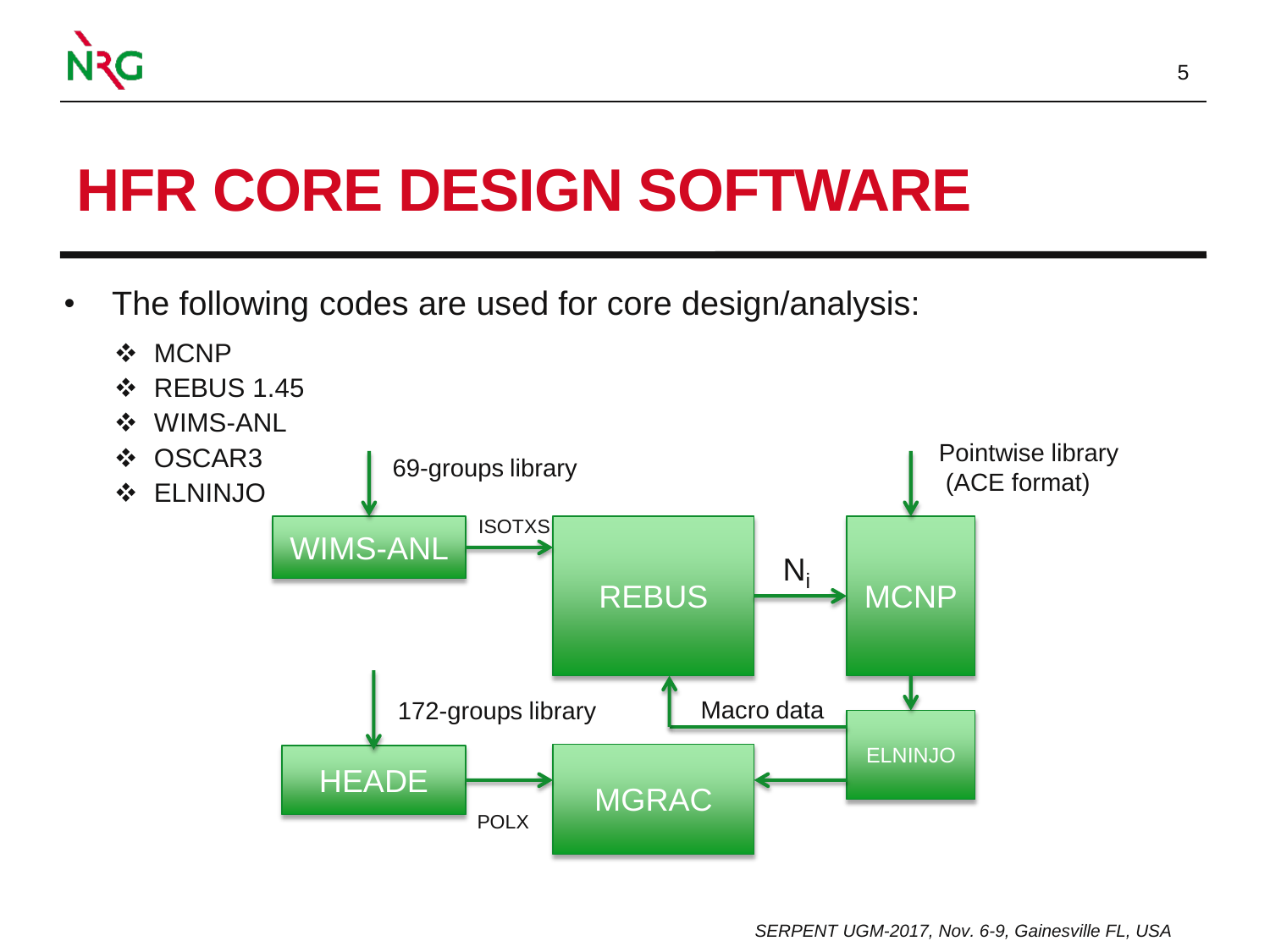

#### **METHODOLOGY**

- Single fuel element modelled in MCNP and SERPENT (2.1.27)
- Reflective boundaries in x-y plane
- 20 plates and 40 Cd-wires modelled
- 180°-symmetry assumed in SERPENT model
- In axial direction fuel plates divided in 8 sections (burnup zones)
- Each Cd wire divided in 5 radial burn-up zones and 8 axial zones
- Total of 480 BU zones, and 42 BU steps
- Propagation of uncertainties for variation in nuclear data for <sup>235,238</sup>U, <sup>111-114</sup>Cd, <sup>27</sup>AI, <sup>239</sup>Pu, and thermal scattering of <sup>1</sup>H in H<sub>2</sub>O, separately using Total Monte-Carlo method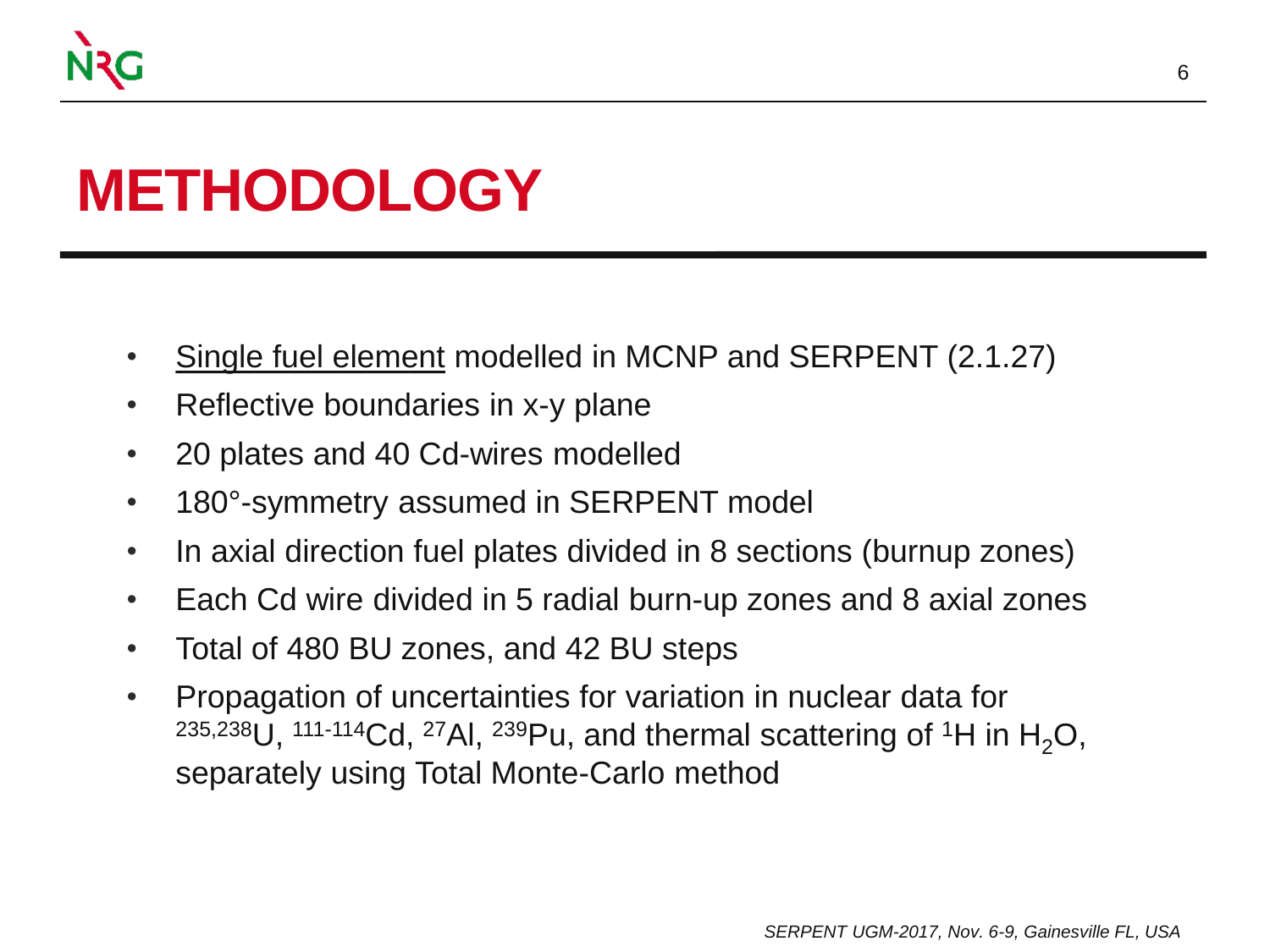### **TOTAL MONTE-CARLO METHOD**

- Total Monte-Carlo (TMC) method developed in 2008 at NRG is a statistical method proposed for uncertainty quantification as result of uncertainties in nuclear data
- Perform same type of calculation large number of times, and randomly varying each time input parameters sampled within pre-determined intervals
- Total Monte-Carlo (TMC) method applied using Monte-Carlo codes (SERPENT and MCNP)
- Basic XSDIR file based on JEFF3.1.1 data
- XSDIR complemented with random data (~600 runs) for all important isotopes. Random data files either from TENDL library or based on ENDF/B-VII.1 covariance data.
- Propagation of nuclear data uncertainties for  $235,238$ U,  $111-114$ Cd,  $27$ AI,  $239$ Pu, and thermal scattering of  ${}^{1}H$  in H<sub>2</sub>O, one at a time

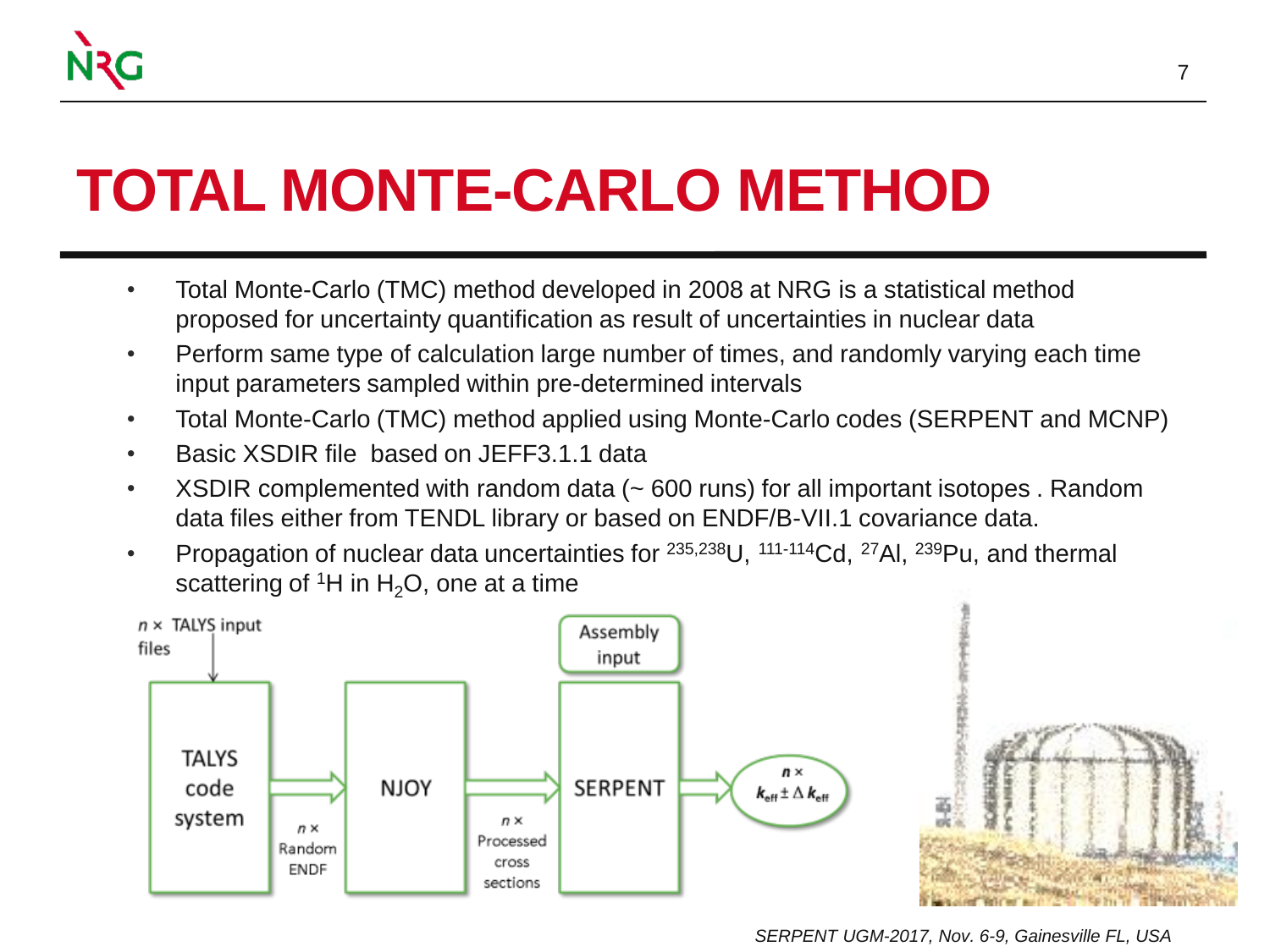#### **UNCERTAINTY IN Keff - BOL**

|                        | <b>MCNP</b> |              |        | <b>SERPENT-2</b> | [in pcm] |
|------------------------|-------------|--------------|--------|------------------|----------|
|                        | No Cd-      | Cd-wires     | No Cd- | Cd-wires         |          |
|                        | wires       |              | wires  |                  |          |
| $235$ $\overline{1}$ J | 512         | 542          | 506    | 539              |          |
| $238$ $I$ J            | 65          | 66           | 63     | 65               |          |
| $^{27}$ Al             | 92          | 97           | 89     | 94               |          |
| H in $H_2O$            | 76          | 196          | 77     | 193              |          |
| $111$ Cd               |             | $<$ $\sigma$ |        |                  |          |
| $112$ Cd               |             | $<$ $\sigma$ |        |                  |          |
| $^{113}$ Cd            |             | 14           |        | 11               |          |
| $114$ Cd               |             | $<$ $\sigma$ |        |                  |          |
| <b>Total</b>           | 530         | 588          | 523    | 584              |          |

- Two models at BOL conditions considered in MCNP and SERPENT
- Partial relative uncertainties for each isotope
- Total uncertainty obtained by combination of partials (uncorrelated)
- Statistical uncertainty in total value: 25 pcm  $(1\sigma)$
- Good agreement between the two codes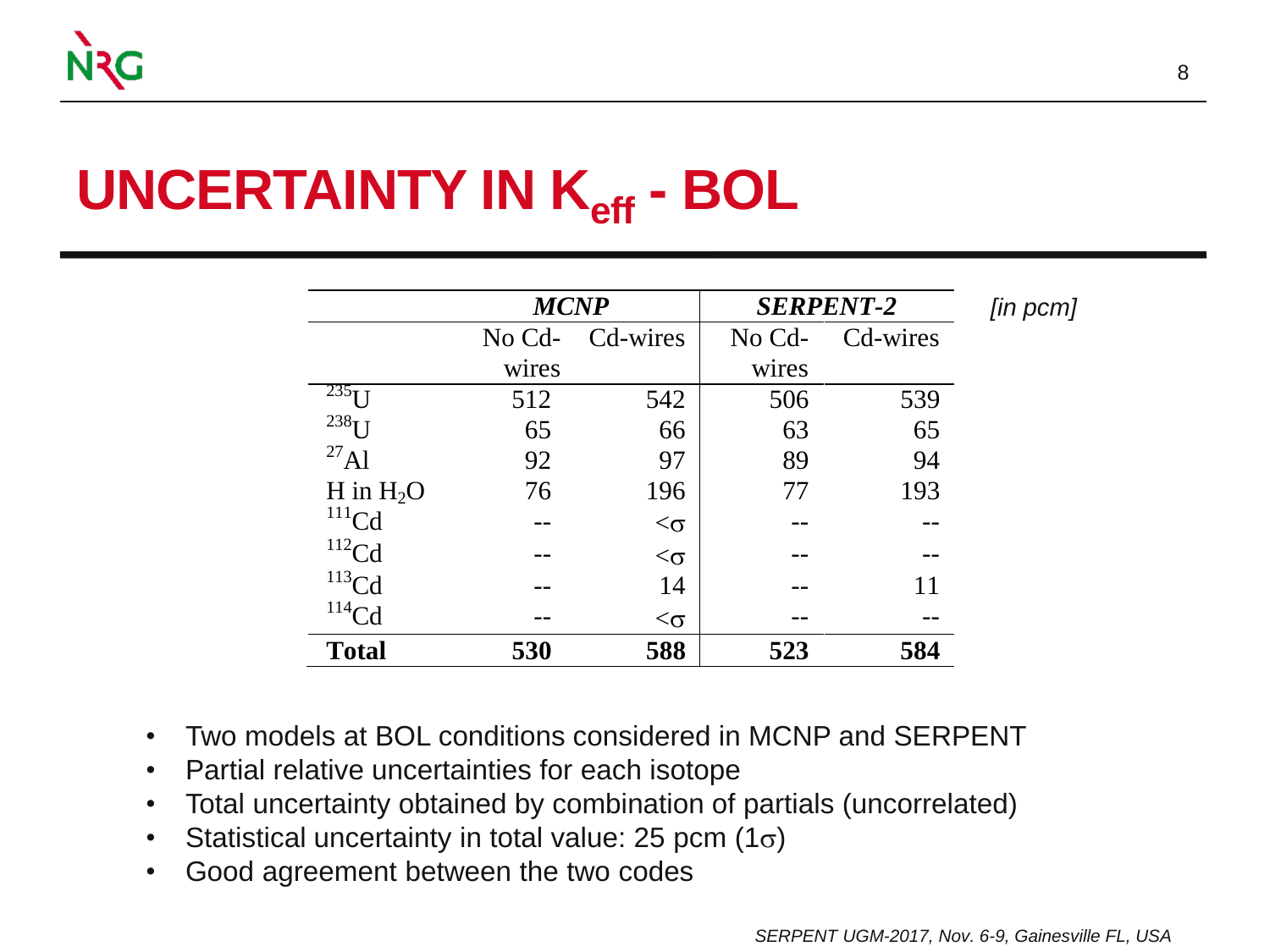#### **UNCERTAINTY IN Keff – BURNUP**



- Burn-up performed for SERPENT-2 model with Cd-wires
- Total uncertainty obtained by combining partial contributions (uncorrelated) of  $^{235,238}$ U,  $^{27}$ Al,  $^{239}$ Pu, and <sup>1</sup>H in H<sub>2</sub>O
- $235$ U contributes the most over the whole burn-up range
- Total uncertainty increases towards EOL (585 pcm  $\rightarrow$  820 pcm)
- Minimum uncertainty at 30 MWd/kg (460 pcm)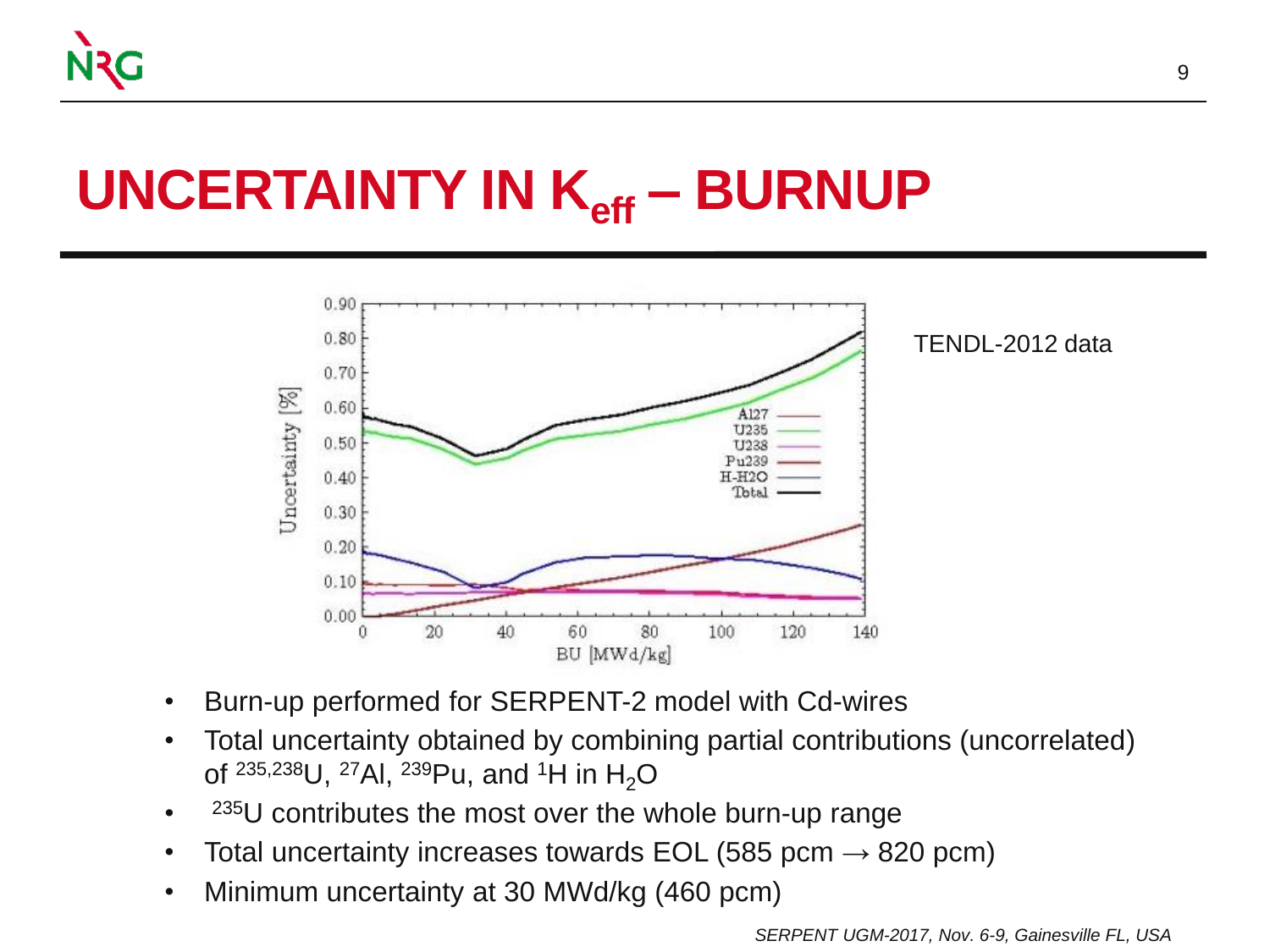#### **EFFECT OF NUCLEAR DATA LIBRARY**

|                                                                 |                | <b>BOL</b>   | <b>MOL</b>   |              | <b>EOL</b>   |              |  |  |
|-----------------------------------------------------------------|----------------|--------------|--------------|--------------|--------------|--------------|--|--|
|                                                                 | <b>TENDL</b>   | $ENDF/B-7.1$ | <b>TENDL</b> | $ENDF/B-7.1$ | <b>TENDL</b> | $ENDF/B-7.1$ |  |  |
| $^{235}$ U                                                      | 544            | 238          | 533          | 234          | 766          | 308          |  |  |
| $238$ U                                                         | 63             | 95           | 69           | 102          | 49           | $<$ sig      |  |  |
| $^{27}$ Al                                                      | 91             | 72           | 74           | 84           | 52           | 88           |  |  |
| $\mathrm{^1H}\text{-}\mathrm{in}\text{-}\mathrm{H}_2\mathrm{O}$ | 193            |              | 171          | --           | 107          | --           |  |  |
| $\rm ^1H$                                                       | $- -$          | 151          |              | 210          |              | 289          |  |  |
| $^{239}Pu$                                                      | $\overline{0}$ | $\Omega$     | 111          | 81           | 263          | 147          |  |  |
| <b>Total</b>                                                    | 588            | 306          | 580          | 351          | 820          | 441          |  |  |

- Same study performed for ENDF/B-7.1 evaluation
- Random files generated using covariance data
- Random data for <sup>1</sup>H missing in TENDL library, and covariance data for <sup>1</sup>Hin-H<sub>2</sub>O in ENDF/B-7.1
- Total uncertainties differ by as much as a factor of 2 between the two libs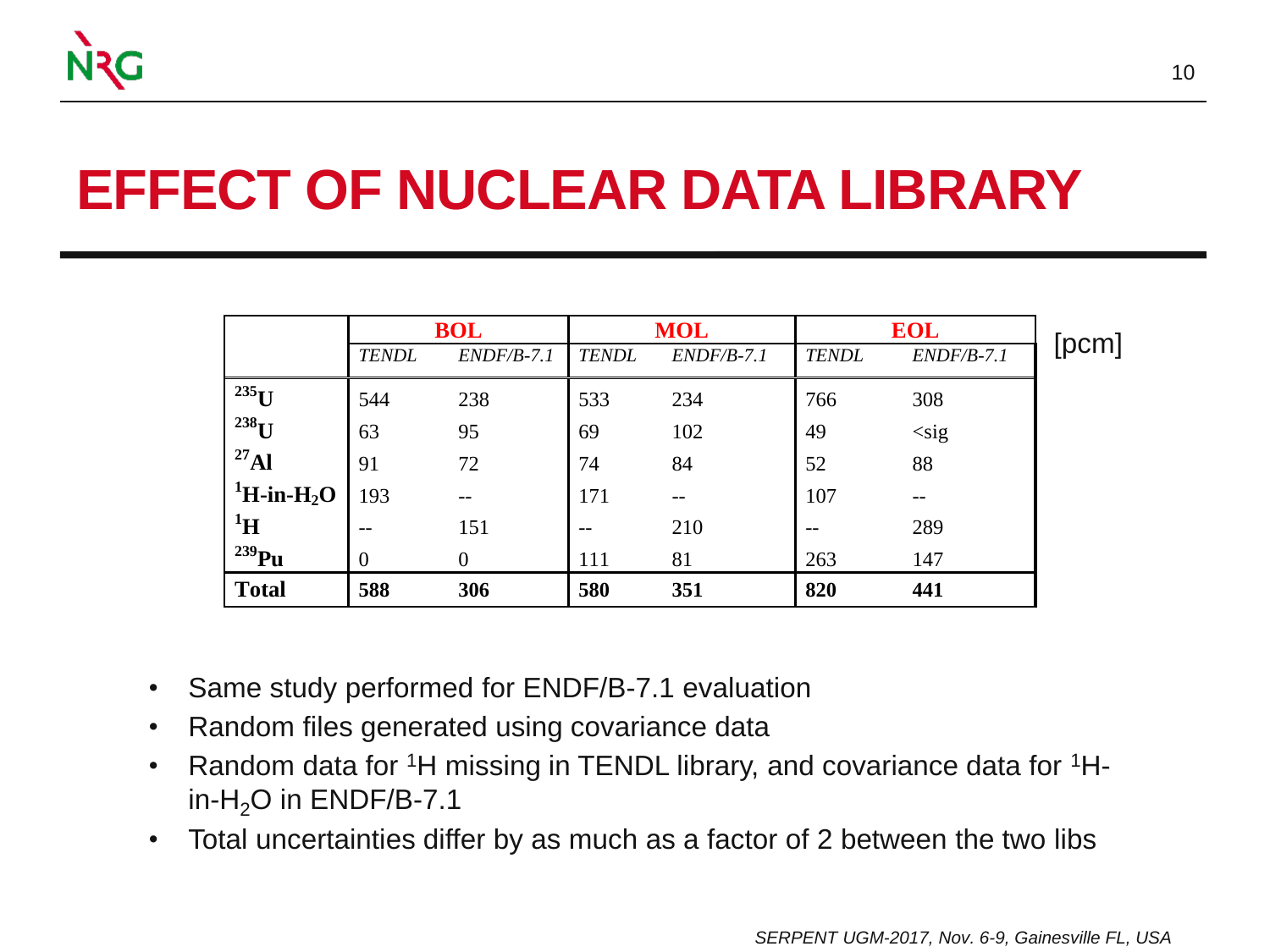

#### **EFFECT OF NUCLEAR DATA LIBRARY (2)**



- Major contributions are from  $235U$  and <sup>1</sup>H, over the whole period
- Behavior does not show a local minimum for  $235U$  and  $1H$  contributions, the total uncertainty increases monotonically towards EOL
- Contribution of <sup>238</sup>U drops to "zero" at EOL, different behavior than seen for TENDL random data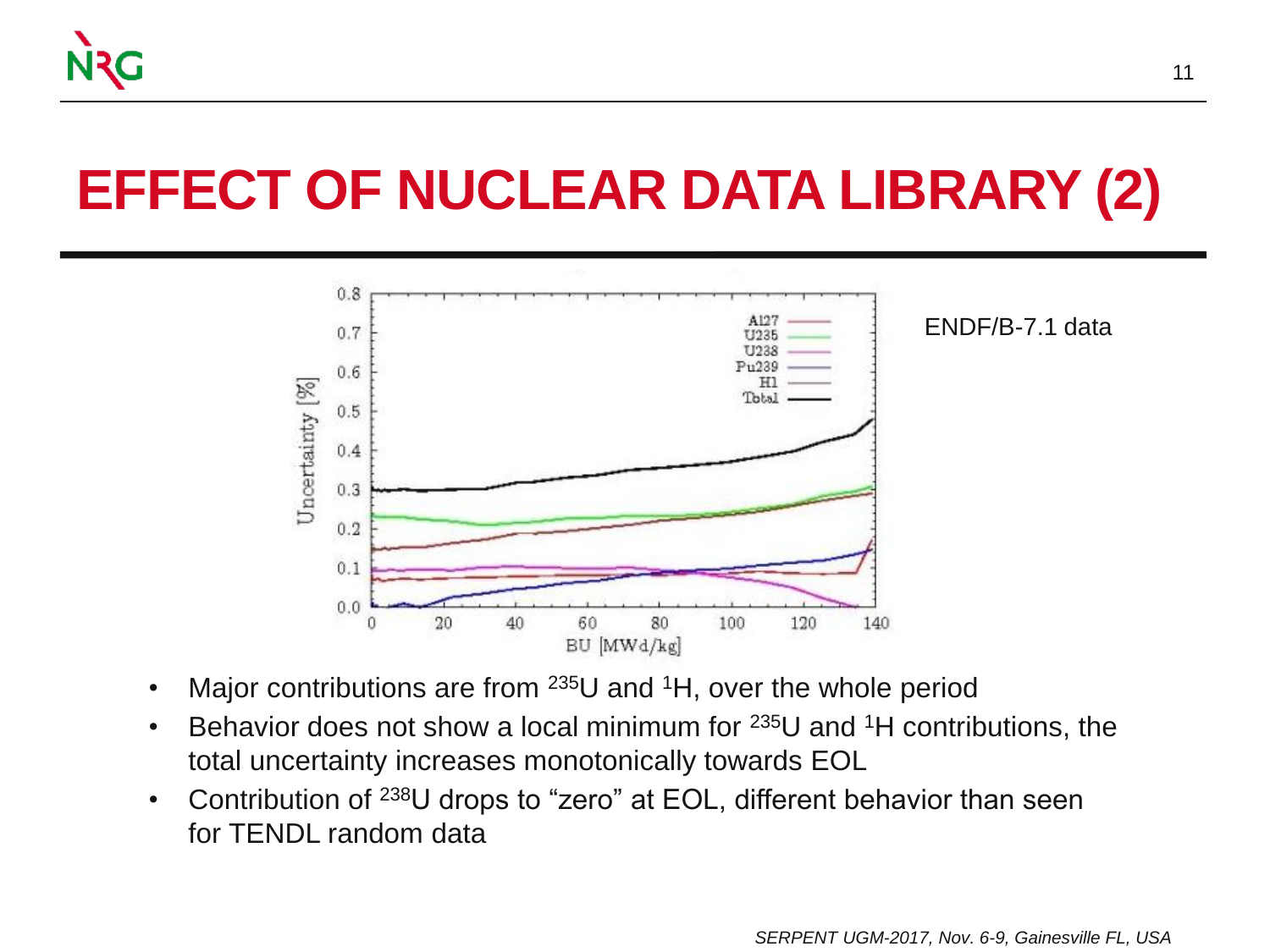### **CONCLUSION AND PROSPECTS**

- Uncertainty in reactivity as result of variations in nuclear data were calculated for an MTR fuel assembly, using TMC method
- Main isotopes are taken into account:  $235,238$ U,  $27$ AI,  $111-114$ Cd,  $239$ Pu, and <sup>1</sup>H (thermal scattering)
- Results at BOL conditions obtained with MCNP and SERPENT are in good agreement. Total uncertainty amounts to 585 pcm (with Cd-wires)
- SERPENT results during fuel burnup (up to 140 MWd/kg) show a burnup-dependent uncertainty and varies in the range 460-820 pcm
- $\bullet$ <sup>235</sup>U is the main source of uncertainty (followed by <sup>1</sup>H-in-H<sub>2</sub>O), with increasing contribution towards EOL
- Comparison study between TENDL and ENDF/B-7.1 data showed a substantial difference in the total uncertainty (as much as factor of two). Also shows a different behavior during burnup for some isotopes.
- A follow-up study has started to quantify the uncertainties for a 3D model of the HFR core with a representative core loading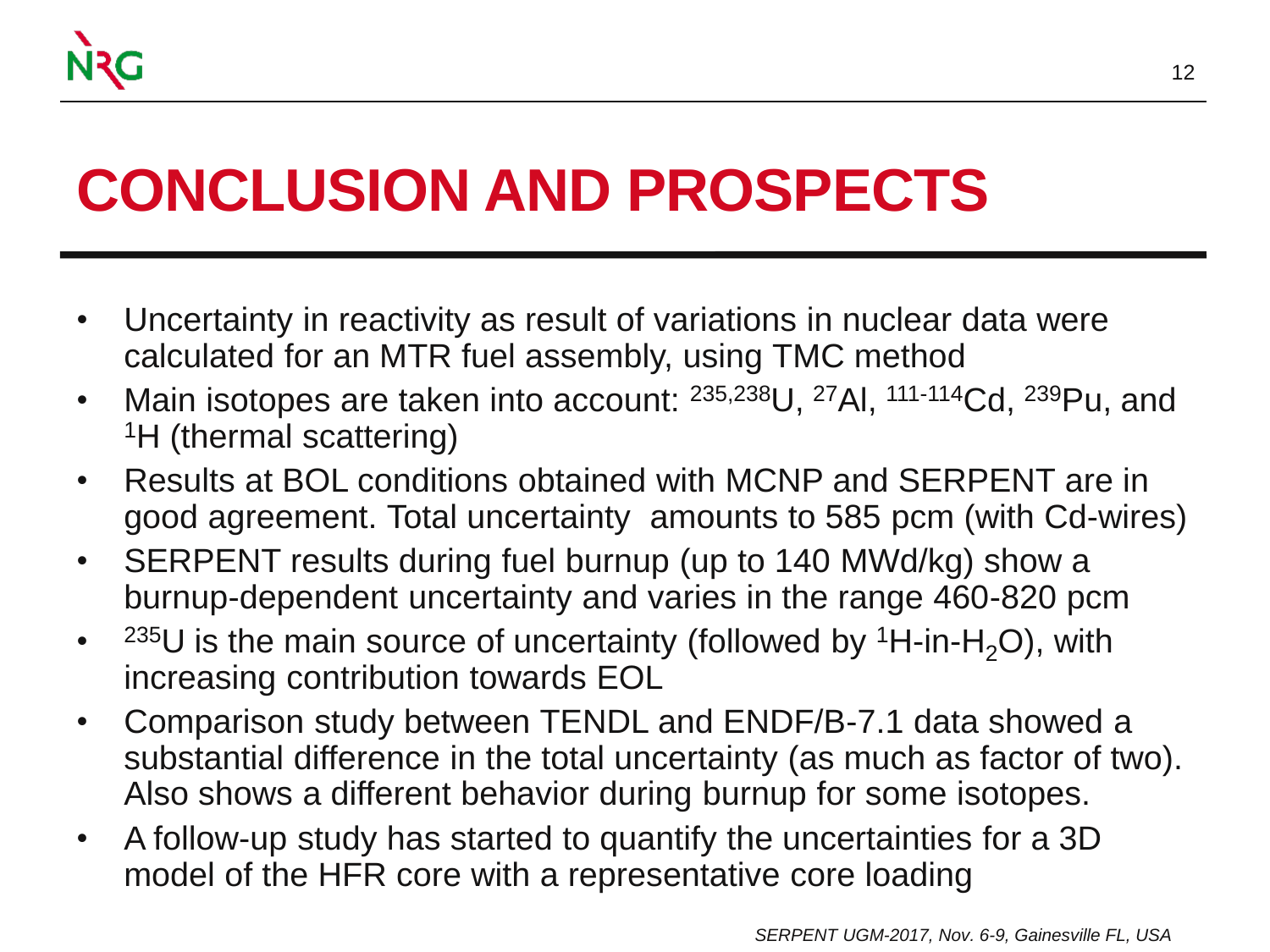

#### **THANK YOU !**

## Any questions ?

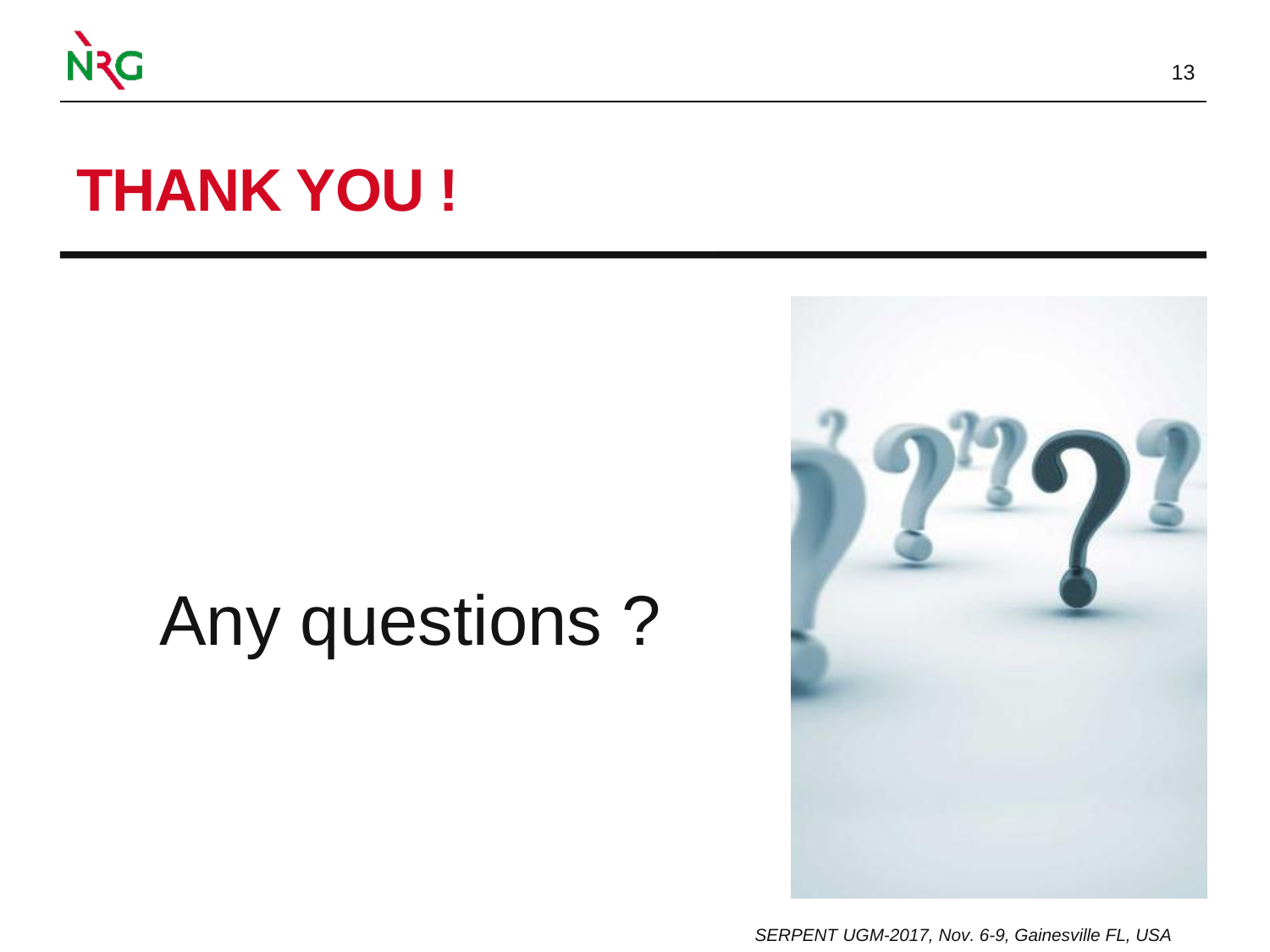

#### **NRG PETTEN**

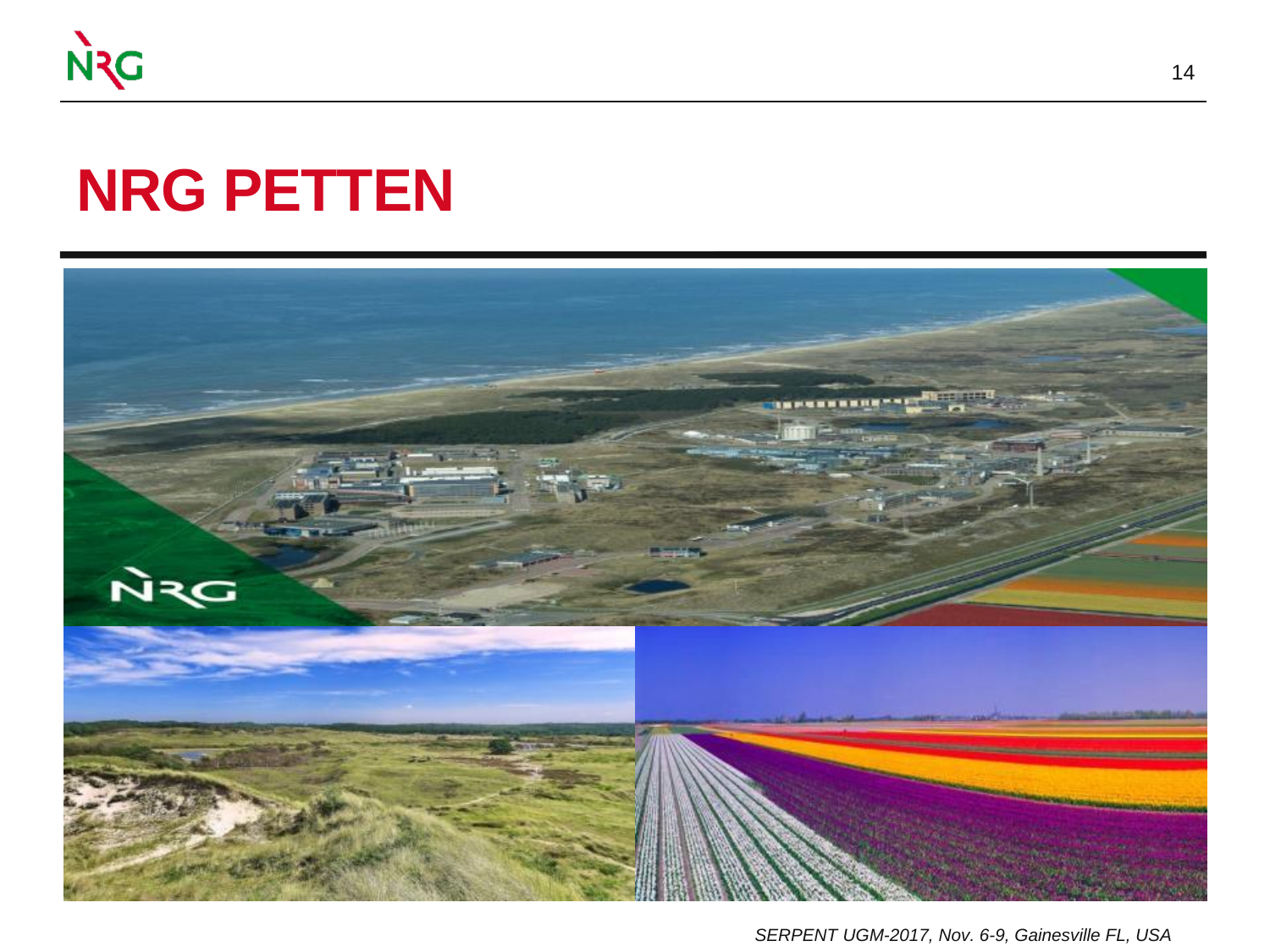#### **HFR IS A 45 MW TANK IN POOL MTR**

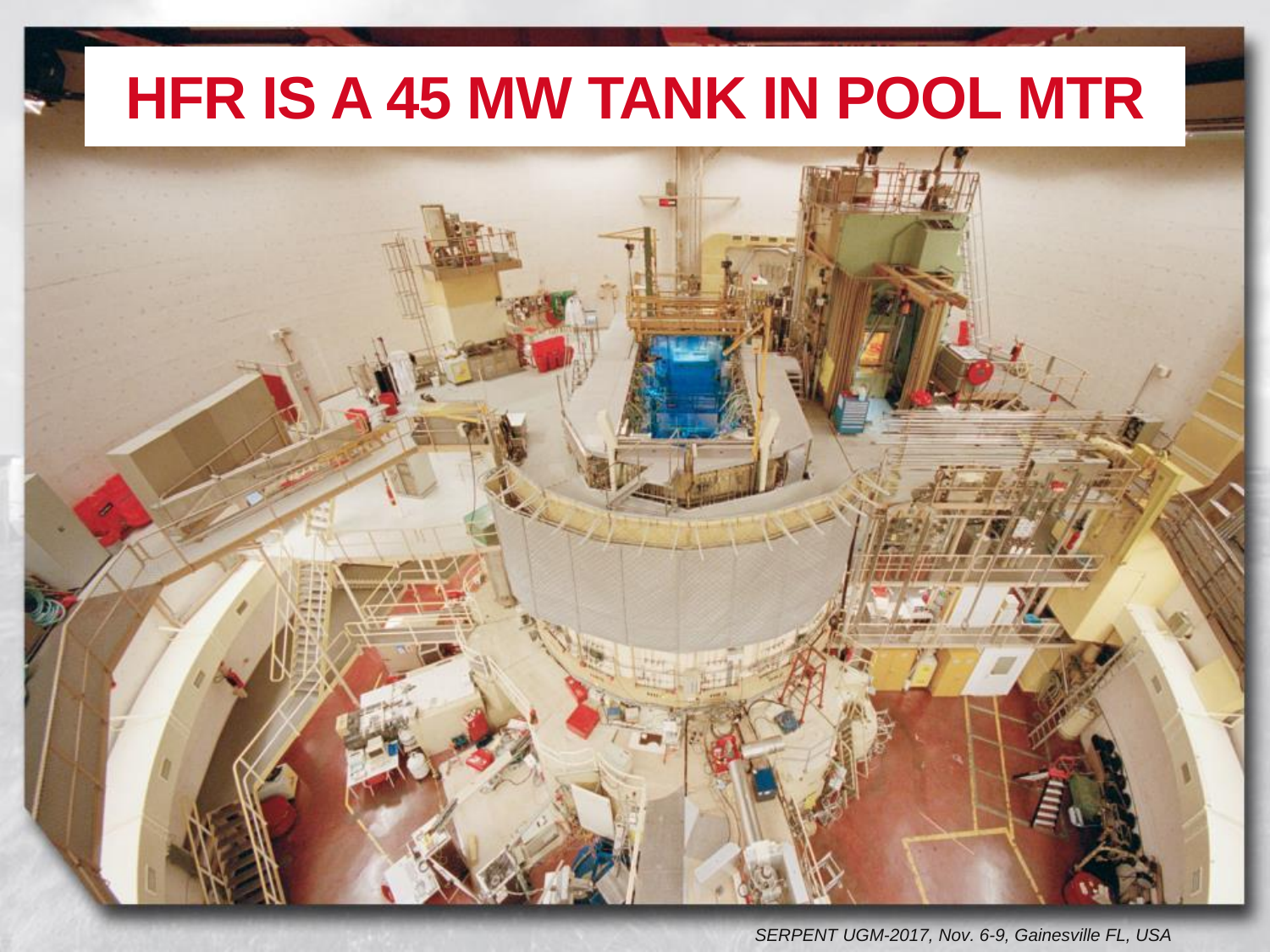

#### **OVERVIEW OF THE HIGH FLUX REACTOR**



- Nuclear Research & Development
	- Qualification of fuels
	- Irradiation damage in materials
- Production of isotopes
	- For medical applications; diagnostics, therapy and palliative treatment
	- For industrial applications